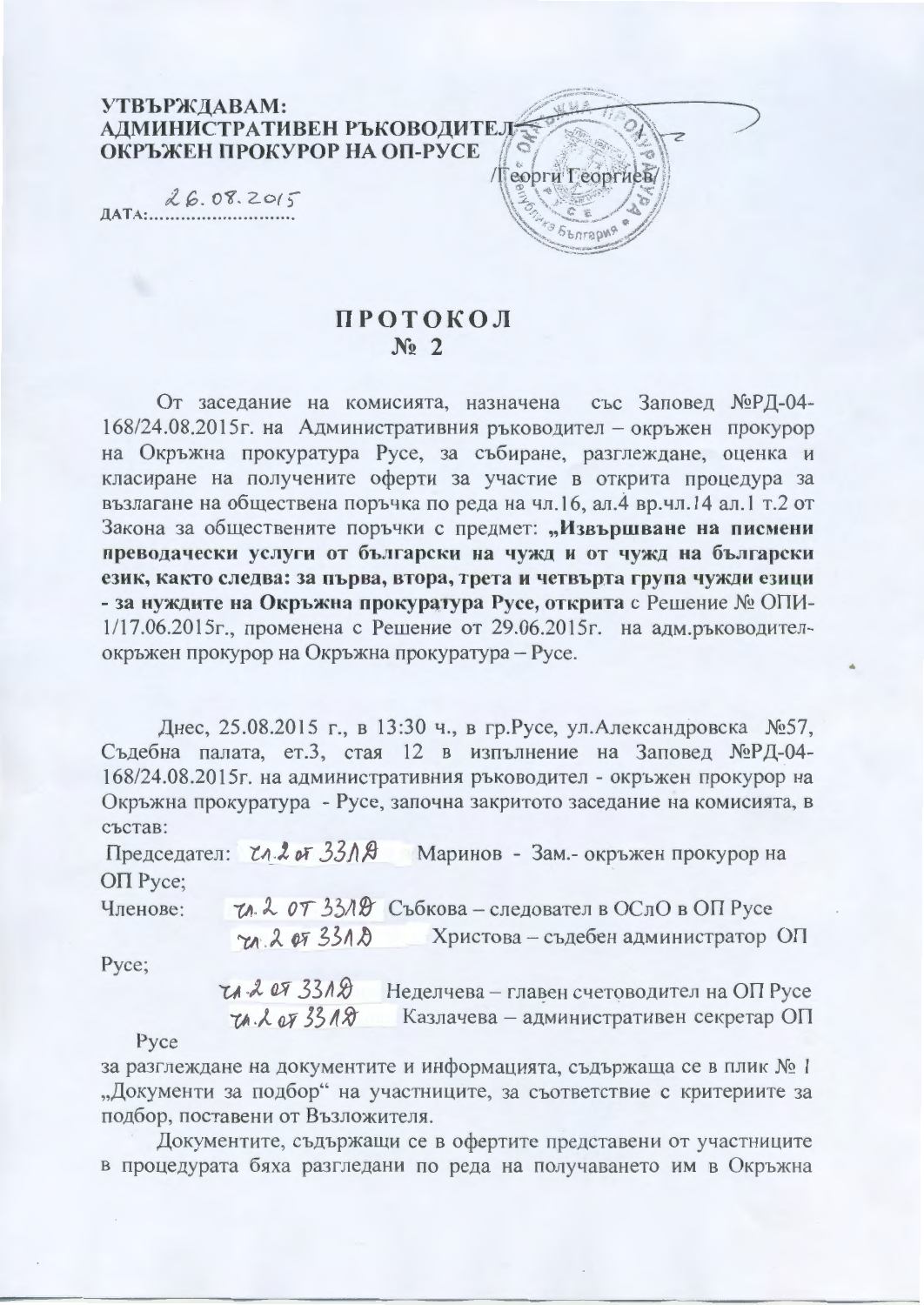прокуратура - Русе.

Комисията престъпи към разглеждане на:

### 1. Офертата на "Митра Транслейшънс" ООД

Комисията разгледа документите и информацията в плик с надпис № 1 "Документи за подбор" на участника, за съответствие с критериите за подбор, поставени от Възложителя и установи следното:

Участникът е представил Списък - декларация (Приложение №12), във връзка с изискването на Възложителя за представяне на документи - съгласно Раздел Б, т.V,, Оферта и указанието за подготовката й", т.2.4.5 от документацията за участие. Видно от същият:

- гл. 2 ет 331 % Колева - посочена в Списък - декларацията под № 22, с висше филологическо образование. Същата е посочена като преводач от полски език като доказателство за това е описана диплома за магистър по "Славянска филология" и декларация за притежаване на практически опит. Приложено е копие на титулната страница на Диплома висше образование по специалност "Славянска филология",с професионална квалификация "Филолог учител по български език и литература", издадена от ВТУ "Св.Св.Кирил и Методий". Липсва приложение към дипломата, от което да е видно изучаването и степента на владеене на полски език. Комисията констатира, че по отношение на 712 от 3318 Колева няма представени други доказателства - годни за целите на процедурата, да докажат изучаването и степента на владеене на полски език.

ул. 2 от 331 Жоломбо - посочена в Списък-декларацията под № 34, средно образование от Румъния, признато от МОН (Удостоверение №11/11.10.2013 г. издадено от РИО - Шумен, МОН). Същата е посочена като преводач от румънски език като доказателство за това е описана диплома за средно образование от средно училище № 1 гр. Унгени, Република Молдова, Удостоверение за положен изпит по български език, Декларация за притежаване на практически преводачески опит. Комисията констатира, че по отношение г-жа Коломбо действително е представено копие от описаната диплома ведно с посоченото удостоверение от МОН. но същите не съдържат информация г-жа Коломбо да удовлетворява някое от посочените в т.2.4.5 изисквания на възложителя - годни за целите на процедурата, да докажат изучаването и степента на владеене на румънски език. Комисията констатира, че по отношение най. 2331 Коломбо няма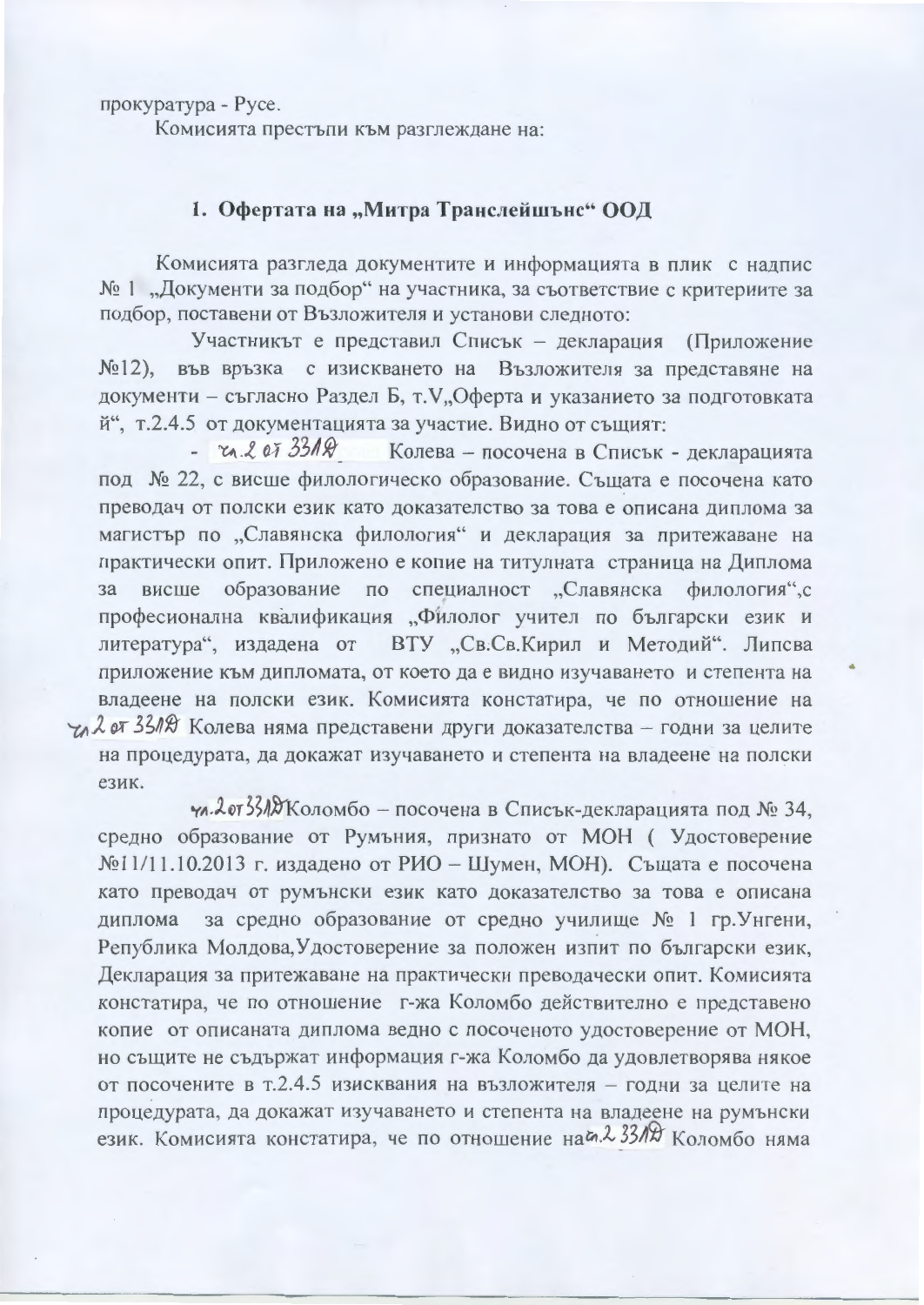представени други доказателства за владеене на румънски език.

 $-71.205.3319$ Кръстев - посочен в Списък-декларацията под №56, висше образование завършено в Румъния. Същият е посочен като преводач от молдовски език. Като доказателство за това е описана диплома за бакалавър по "История и теория на изкуствата" издадена от Университета по изкуствата в Букурещ, призната от МОН, Декларация за притежание на практически преводачески опит. Комисията констатира, че по отношение на г-н Кръстев действително е представено копие от Приложение към диплома сер. Т № 0056016 издадена от Университет по изкуствата - Букурещ, ведно с посоченото удостоверение от МОН, но същите не съдържат информация г-н Кръстев да удовлетворява някое от посочените в т.2.4.5 изисквания на възложителя - годни за целите на процедурата, да докажат изучаването и степента на владеене на молдовски език. Комисията констатира, че по отношение на г-н Кръстев няма представени други доказателства за владеене на молдовски език.

Комисията констатира, че по отношение на останалите документи - свързани с поставените от Възложителя критерии за подбор на офертите представени от участниците в процедурата няма липса на документи и/или несъответствие с критериите за подбор, и/или друга нередовност включително и фактическа грешка, извън посочените по-горе.

На осн. чл. 68, ал. 11, т. 2, б. "Б" от ЗОП Комисията приема, че е налице необходимост и изисква "Митра Транслейшънс" ООД да даде разяснения, по заявените от тях данни по отношение на:

 $-71.2$  or 330g Колева - посочена в Списък - декларацията под № 22, защо приема, че същата има компетентност да извършва преводи от и на полски език (език от II-ра група);

 $\mathcal{A}$  от 3312 Коломбо – посочена в Списък-декларацията под № 34 защо приема, че същата има компетентност да извършва преводи от и на румънски език (език от II-ра група);

 $tad$  or  $3318$ Кръстев - посочен в Списък-декларацията под № 56, защо приема, че същият има компетентност да извършва преводи от и на молдовски език (език от II-ра група).

Комисията, указва на "Митра Транслейшънс" ООД, че в срок от 5 работни дни от получаване на настоящия протокол може да представи пред Комисията, съобразно ал. 9 от чл. 68 от ЗОП документи или доказателства, с които смята, че ще удовлетвори поставените от Възложителя изисквания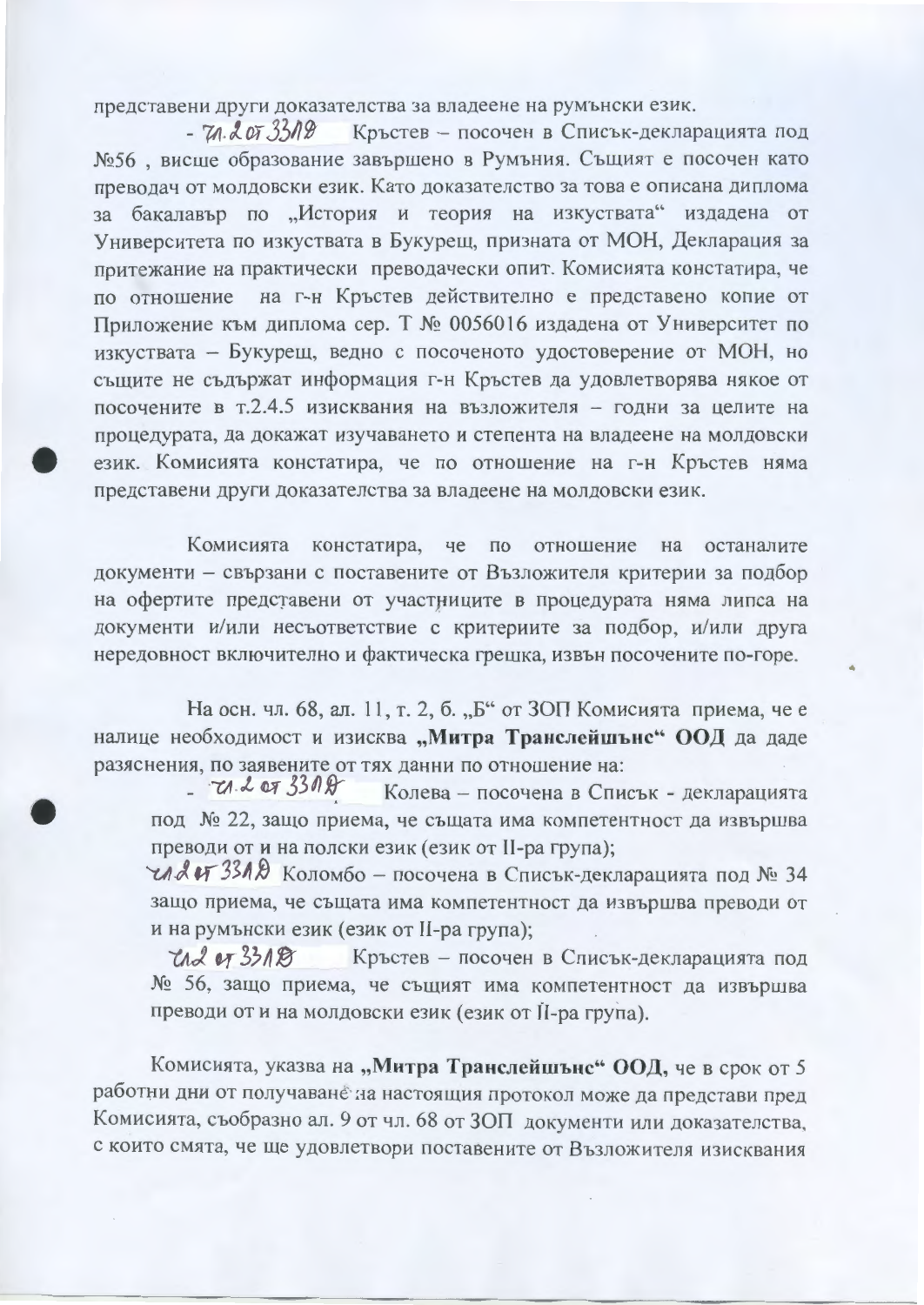- Участникът да разполага с екип от преводачи, ангажирани с изпълнение на поръчката, както следва: поне по трима преводача за всеки от езиците от I-ва и II-ра група и по един преводач от езиците в III-та и IV-та група.

## ГЛАСУВАЛИ: "ЗА" - 5 членове "ПРОТИВ" - няма "ВЪЗДЪРЖАЛИ СЕ" - няма

#### 2. Офертата на "Орхидея 94" ЕООД

Комисията разгледа документите и информацията в плик с надпис № 1 "Документи за подбор" на участника, за съответствие с критериите за подбор, поставени от Възложителя и установи следното:

1. Констатираното в протокол № 1 от 25.08.2015 год. - от откритото заседание на Комисията - различие между описаните в т.10.7 от списък на документите, съдържащи се в офертата по чл. 56, ал. 1, т. 14 - "Декларации от преводачи за опит" - същите са представени като заверени ксерокопия, а не като оригинали - както са описани от фирма "Орхидея-94" ЕООД, е техническа грешка, която Комисията приема за несъществена - тъй като Възложителят няма такова изрично изискване, поради което и не се налага изискване от "Орхидея - 94"ЕООД на допълнителни разяснения и/или доказателства.

ГЛАСУВАЛИ: "ЗА" - 5 членове "ПРОТИВ" - няма "ВЪЗДЪРЖАЛИ СЕ" - няма

2. Участникът е представил Списък - декларация (Приложение №12), във връзка с изискването на Възложителя за представяне на документи - съгласно Раздел Б, т. V - "Оферта и указанието за подготовката й", т. 2.4.5 от документацията за участие. Видно от същия:

- гл. 2 от 3310 Кръстев - посочен в Списък-декларацията под № 17, с висше образование - История и теория на изкуството, придобито в Румъния. Същият е посочен като преводач от румънски и молдовски език. Като доказателство за това е описано Удостоверение на МОН за признаване на висше образование от 18.02.2002 год. Докторска диплома на Министерство на възпитанието, науката, младежта и спорта на Румъния, сер. Н № 0007/7062 от 03.03.2011 год. и Декларация за притежание на практически преводачески опит. Комисията констатира, че по отношение на г-н Кръстев действително е представено копие от Приложение към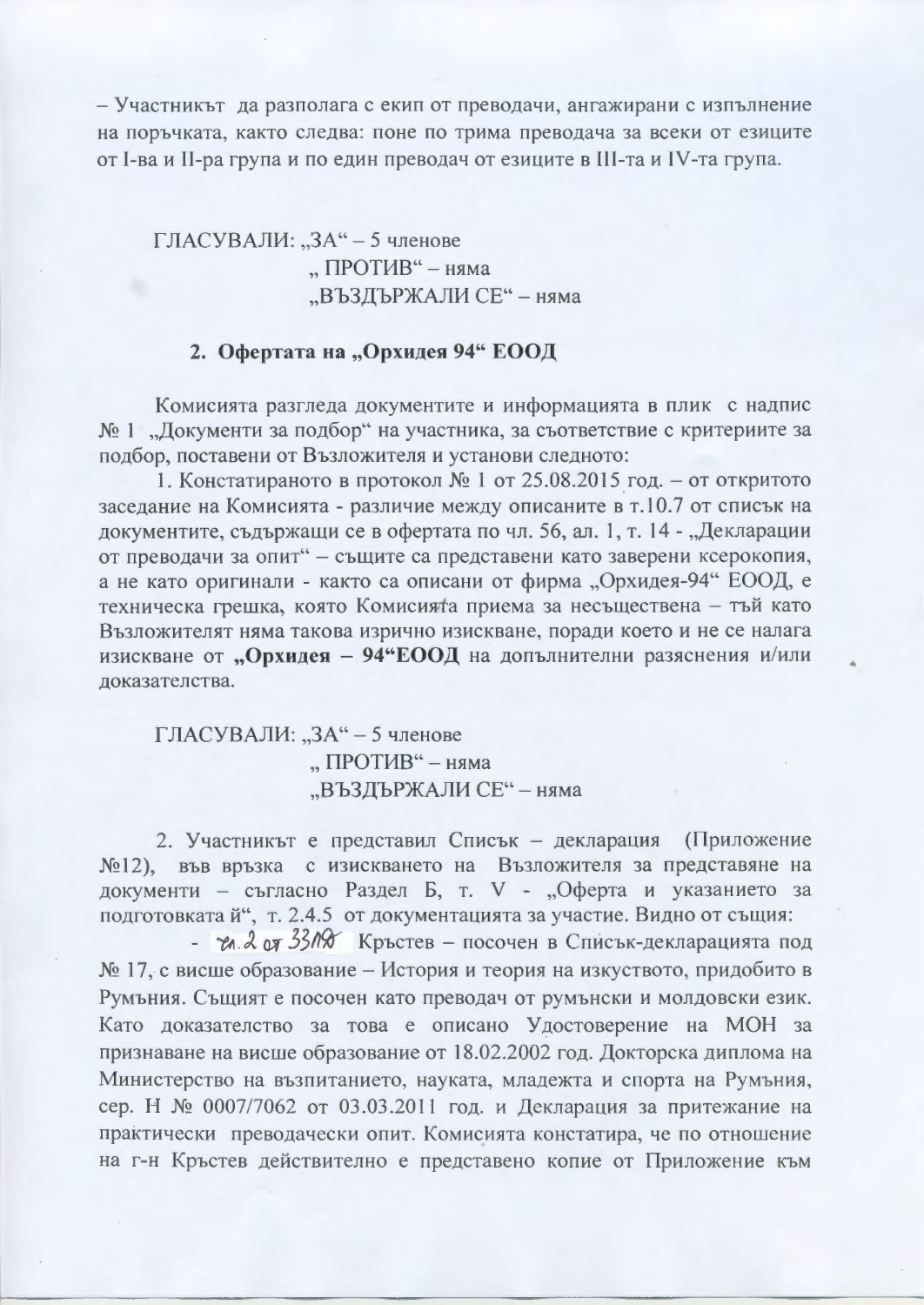диплома сер. Т № 0056016 издадена от Университет по изкуствата -Букурещ, ведно с посоченото удостоверение от МОН, но същите не съдържат информация г-н Кръстев да удовлетворява някое от посочените в т. 2.4.5 изисквания на възложителя - годни за целите на процедурата, да докажат изучаването и степента на владеене на молдовски език. Комисията констатира, че по отношение на г-н Кръстев няма представени други доказателства за владеене на молдовски език.

 $\alpha$  2 от 3318 Славеева – Милева – посочена в Списъкдекларацията под № 31, с висше филологическо образование придобито в Румъния. Същата е посочена като преводач от френски, румънски и молдовски език. Като доказателство за това е описано Удостоверение от МОН за признаване на висше образование от 19.02.2005 год. диплома на Букурещки университет, сер. С, 36 от 22.06.1984 год., Декларация за притежание на практически преводачески опит.

Комисията констатира, че по отношение на г-жа Славеева - Милева действително е представено копие от диплома на Букурещки университет, сер. С, 36 от 22.06.1984 год., ведно с посоченото удостоверение от МОН, но същите не съдържат информация г-жа Милева да удовлетворява някое от посочените в т.2.4.5 изисквания на възложителя - годни за целите на процедурата, да докажат изучаването и степента на владеене на молдовски език. Комисията констатира, че по отношение на г-жа Славеева - Милева няма представени други доказателства за владеене на молдовски език.

rn 2 et 3318 Данкова - Керелезова - посочена в Списък-декларацията под № 46, с висше икономическо образование и средно образование придобито в Румъния. Същата е посочена като преводач от румънски и молдовски език. Като доказателство за това е описана Диплома на ВИИ "Карл Маркс" сер. АБ № 008736 от 23.10.1978 год., Удостоверение от средно училище – гр. Гюргево № 174/19.06.1968 год., Декларация за притежание на практически преводачески опит.

Комисията констатира, че по отношение на г-жа Данкова -Керелезова действително е представено копие от Диплома на ВИИ "Карл Маркс" сер. АБ № 008736 от 23.10.1978 год. с призната квалификация "икономист" и Удостоверение (ситуация) от средно училище - гр. Гюргево № 174/19.06.1968 год., но същите не съдържат информация г-жа Данкова -Керелезова да удовлетворява някое от посочените в т.2.4.5 изисквания на възложителя - годни за целите на процедурата, да докажат изучаването и степента на владеене на молдовски език. Комисията констатира, че по отношение на г-жа Данкова - Керелезова няма представени други доказателства за владеене на молдовски език.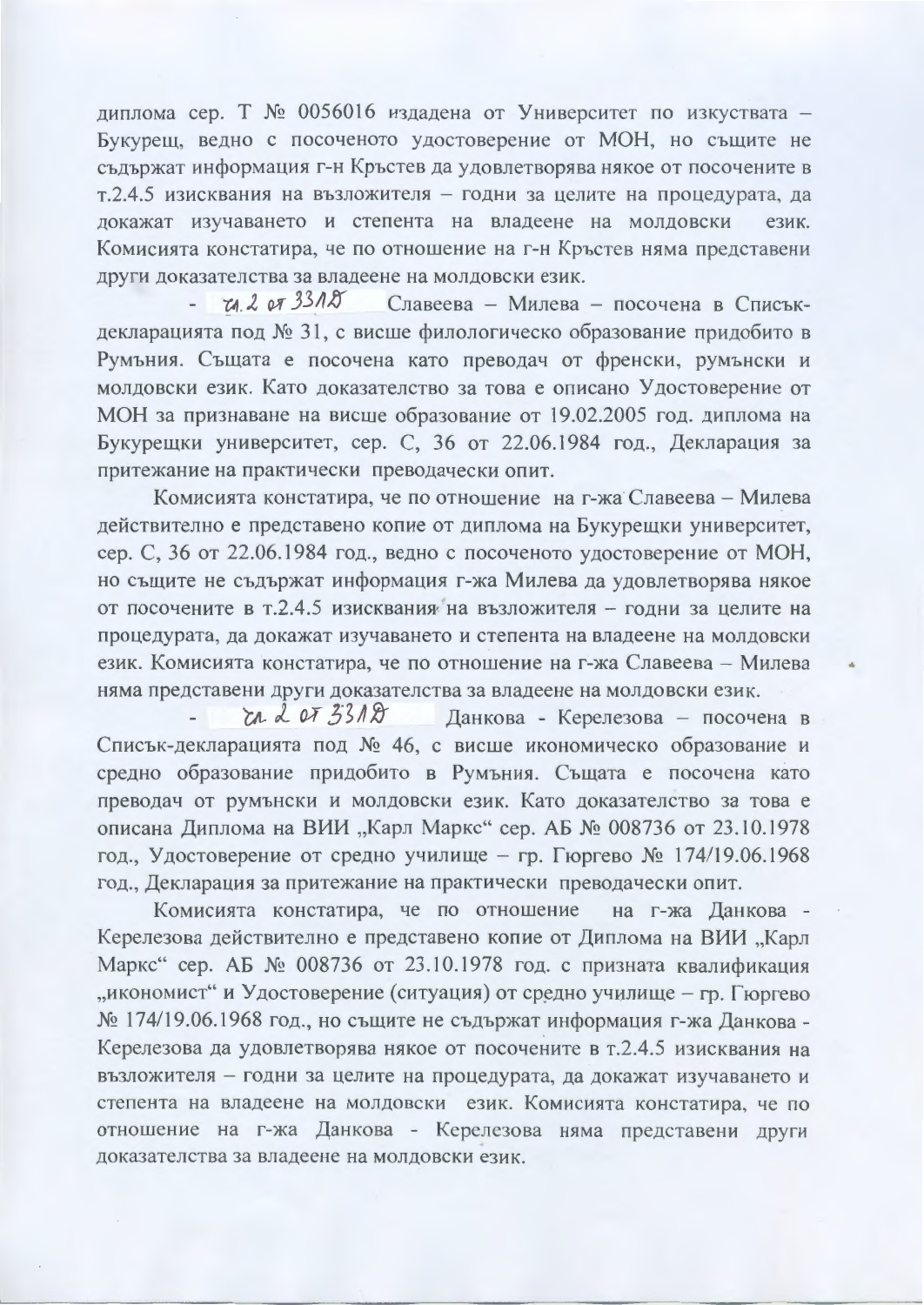Комисията констатира, че по отношение на останалите документи - свързани с поставените от Възложителя критерии за подбор на офертите представени от участниците в процедурата няма липса на документи и/или несъответствие с критериите за подбор, и/или друга нередовност включително и фактическа грешка, извън посочените по-горе.

На осн. чл. 68, ал. 11, т. 2, б. "Б" от ЗОП Комисията приема, че е налице необходимост и изисква "Орхидея - 94" ЕООД да даде разяснения, по заявените от тях данни по отношение на:

- гл. 2 от 331 & Кръстев - посочен в Списък-декларацията под № 17, защо приема, че същият има компетентност да извършва преводи от и на молдовски език (език от II-ра група);

 $-71.2073318$ Славеева - Милева - посочена в Списъкдекларацията под № 31 защо приема, че същата има компетентност да извършва преводи от и на молдовски език (език от II-ра група);

 $21.2$  or 3318 Данкова - Керелезова - посочена в  $\sim$ Списък-декларацията под № 46, защо приема, че същата има компетентност да извършва преводи от и на молдовски език (език от II-ра група).

Комисията, указва на "Орхидея - 94" ЕООД, че в срок от 5 работни дни от получаване на настоящия протокол може да представи пред Комисията, съобразно ал. 9 от чл. 68 от ЗОП документи или доказателства, с които смята, че ще удовлетвори поставените от Възложителя изисквания - Участникът да разполага с екип от преводачи, ангажирани с изпълнение на поръчката, както следва: поне по трима преводача за всеки от езиците от I-ва и II-ра група и по един преводач от езиците в III-та и IV-та група.

ГЛАСУВАЛИ: "ЗА" - 5 членове "ПРОТИВ" – няма "ВЪЗДЪРЖАЛИ СЕ" - няма

След извършването на действията по чл. 68, ал. 7 от Закона за обществените поръчки, в 18,50 часа, Председателят обяви приключване на заседанието и предложи на комисията настоящият протокол да бъде публикуван на сайта на Възложителя - профил "Обществени поръчки", както и да бъде изпратен на всички участници в процедурата.